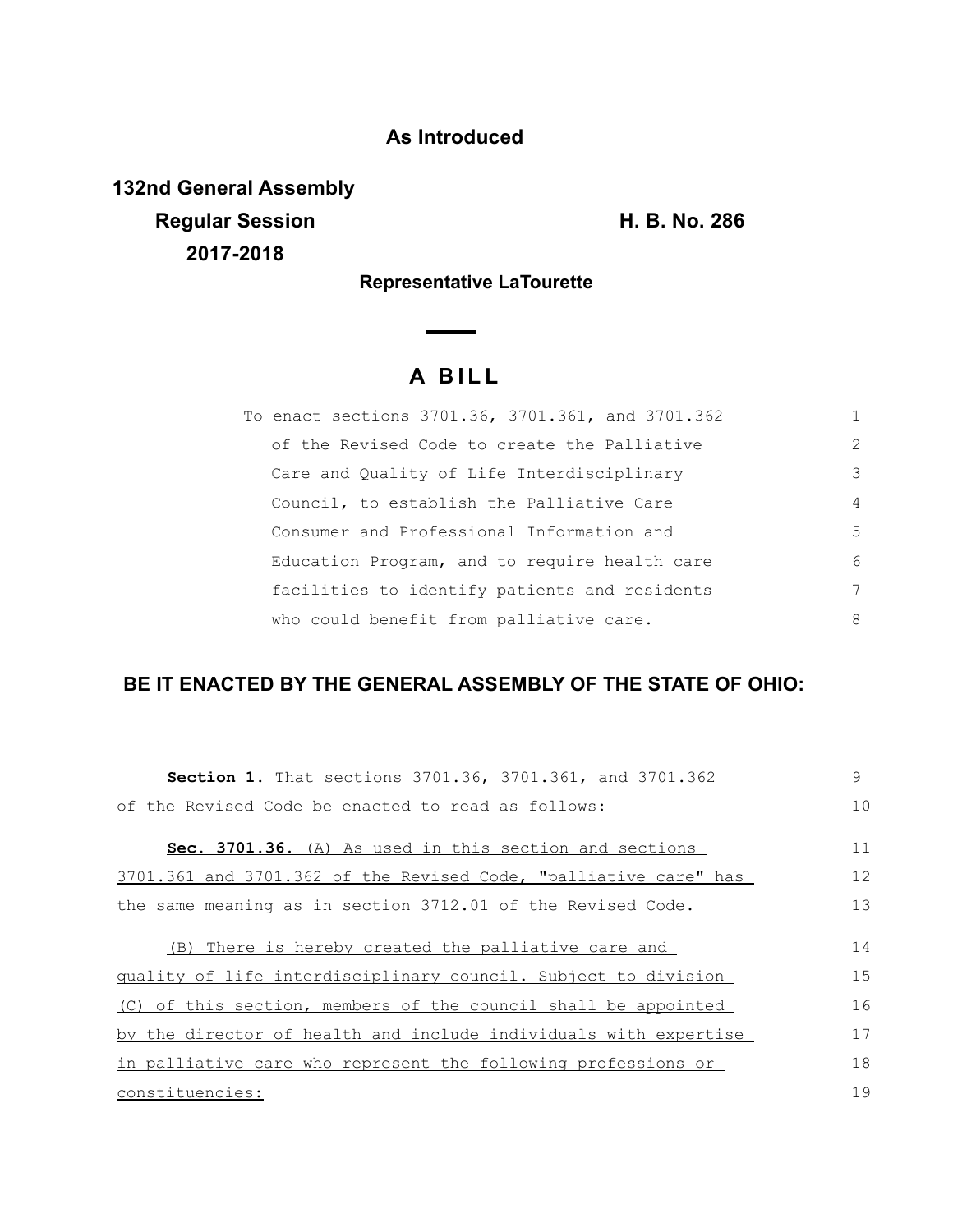| (1) Physicians authorized under Chapter 4731. of the             | 20 |
|------------------------------------------------------------------|----|
| Revised Code to practice medicine and surgery or osteopathic     | 21 |
| medicine and surgery;                                            | 22 |
| (2) Physician assistants authorized to practice under            | 23 |
| Chapter 4730. of the Revised Code;                               | 24 |
| (3) Advanced practice registered nurses licensed under           | 25 |
| Chapter 4723. of the Revised Code who are designated as clinical | 26 |
| nurse specialists or certified nurse practitioners;              |    |
| (4) Registered nurses and licensed practical nurses              | 28 |
| licensed under Chapter 4723. of the Revised Code;                | 29 |
| (5) Licensed professional clinical counselors or licensed        | 30 |
| professional counselors licensed under Chapter 4757. of the      | 31 |
| Revised Code;                                                    | 32 |
| (6) Independent social workers or social workers licensed        | 33 |
| under Chapter 4757. of the Revised Code;                         | 34 |
| (7) Pharmacists licensed under Chapter 4729. of the              | 35 |
| Revised Code;                                                    | 36 |
| (8) Clergy or spiritual advisers;                                | 37 |
| (9) Patients;                                                    | 38 |
| (10) Family caregivers.                                          | 39 |
| The council's membership also may include employees of           | 40 |
| agencies of this state that administer programs pertaining to    | 41 |
| palliative care or are otherwise concerned with the delivery of  | 42 |
| palliative care in this state.                                   | 43 |
| (C) Members shall include individuals who have worked with       | 44 |
| various age groups (including children and the elderly), as well | 45 |
| as those who have experience or expertise in various palliative  | 46 |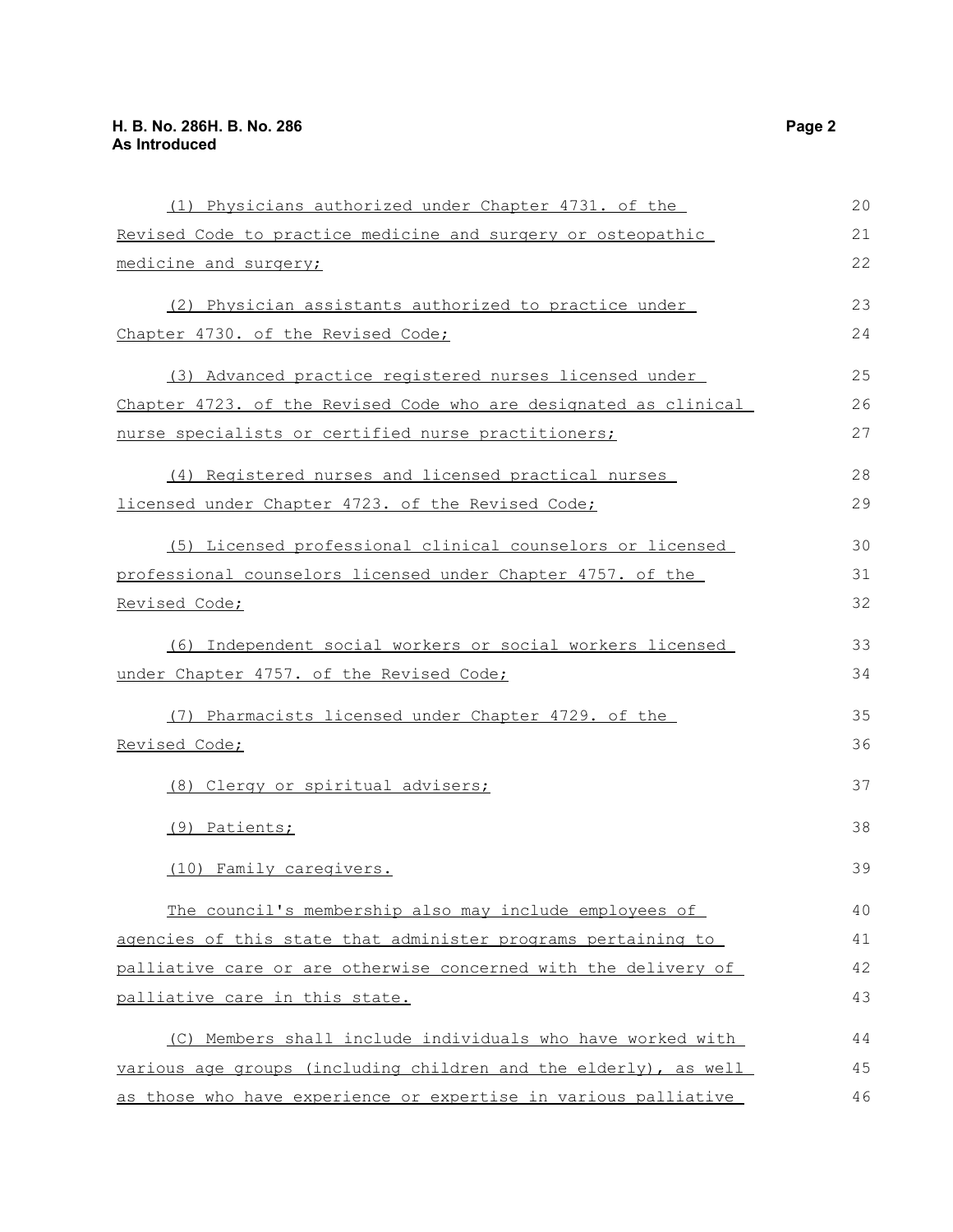## **H. B. No. 286H. B. No. 286 Page 3 As Introduced**

| care delivery models (including acute care, long-term care,      |    |
|------------------------------------------------------------------|----|
| hospice, and home health agency). At least two members shall be  | 48 |
| physicians and nurses who are board-certified in hospice or      | 49 |
| palliative care.                                                 | 50 |
| (D) The director shall make the initial appointments to          | 51 |
| the council not later than ninety days after the effective date  | 52 |
| of this section. Terms of office shall be three years. Each      | 53 |
| member shall hold office from the date of appointment until the  | 54 |
| end of the term for which the member was appointed. In the event | 55 |
| of death, removal, resignation, or incapacity of a council       | 56 |
| member, the director shall appoint a successor who shall hold    | 57 |
| office for the remainder of the term for which the successor's   | 58 |
| predecessor was appointed. A member shall continue in office     | 59 |
| subsequent to the expiration date of the member's term until the | 60 |
| member's successor takes office, or until a period of sixty days | 61 |
| has elapsed, whichever occurs first.                             | 62 |
| <u>The council shall meet at the call of the director of</u>     | 63 |
| health, but not less than twice annually. The council shall      | 64 |
| select annually from among its members a chairperson and vice-   | 65 |
| chairperson, whose duties shall be established by the council.   | 66 |
| Each member shall serve without compensation, except to          | 67 |
| the extent that serving on the council is considered part of the | 68 |
| member's regular employment duties.                              | 69 |
| (E) The council shall consult with and advise the director       | 70 |
| on matters related to the establishment, maintenance, operation, | 71 |
| and evaluation of palliative care initiatives in this state. The | 72 |
| council also shall consult with the department of health for the | 73 |
| purposes of sections 3701.361 and 3701.362 of the Revised Code.  | 74 |
| The department of health shall provide to the council<br>(F)     | 75 |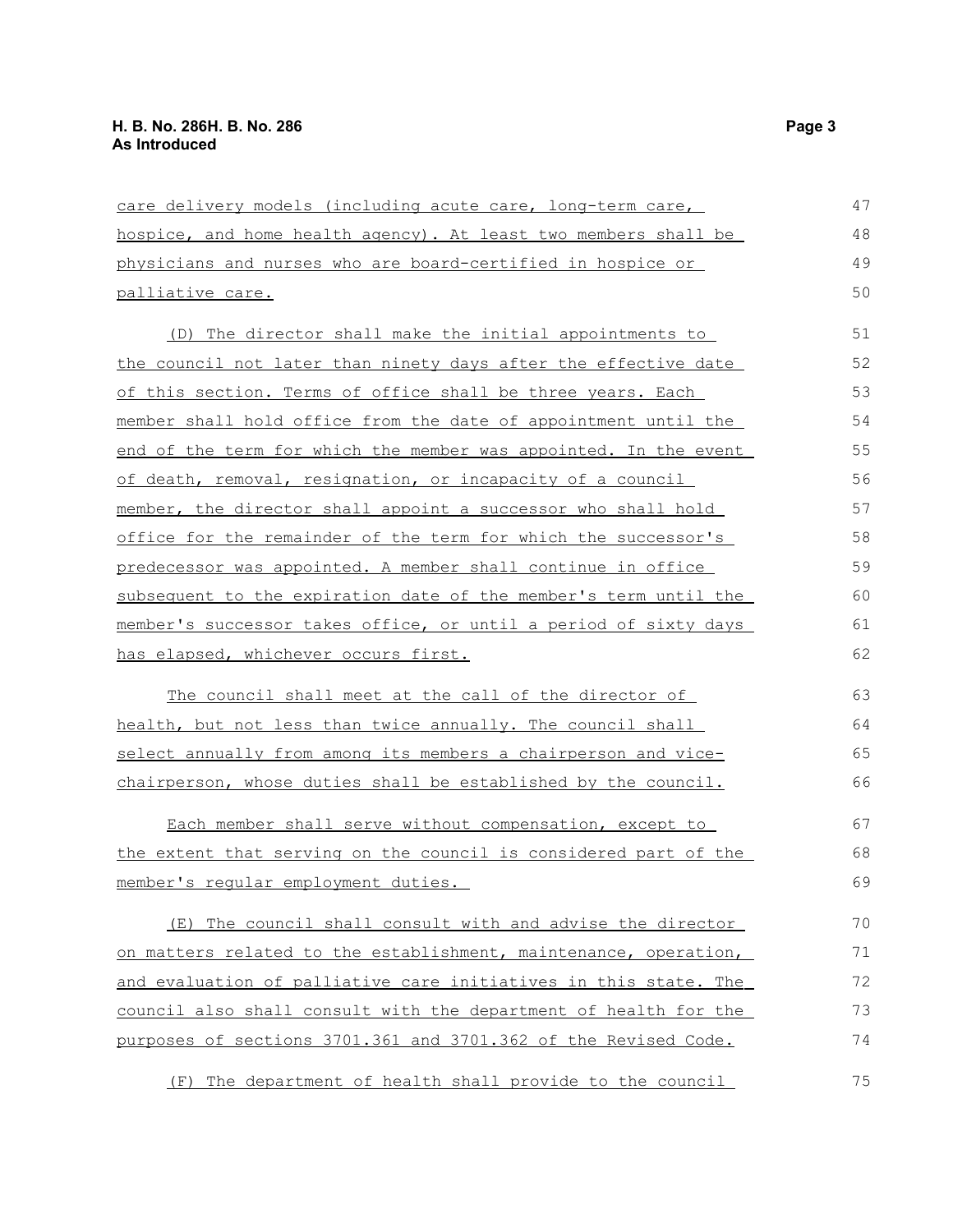| the administrative support necessary to execute its duties.         | 76  |
|---------------------------------------------------------------------|-----|
| (G) The council is not subject to sections 101.82 to                | 77  |
| 101.87 of the Revised Code.                                         |     |
| Sec. 3701.361. The palliative care consumer and                     | 79  |
| professional information and education program is hereby            | 80  |
| established in the department of health. The purpose of the         | 81  |
| program is to maximize the effectiveness of palliative care         | 82  |
| <u>initiatives in this state by ensuring that comprehensive and</u> | 83  |
| accurate information and education on palliative care is            | 84  |
| available to the public, health care providers, and health care     | 85  |
| facilities.                                                         | 86  |
| The department shall publish on its web site information            | 87  |
| on palliative care, including information on continuing             | 88  |
| education opportunities for health care professionals;              | 89  |
| information about palliative care delivery in a patient's home      | 90  |
| and in primary, secondary, and tertiary environments; best          | 91  |
| practices for palliative care delivery; and consumer educational    | 92  |
| materials and referral information on palliative care, including    | 93  |
| hospice. The department may develop and implement other             | 94  |
| initiatives regarding palliative care services and education as     | 95  |
| the department determines necessary. In implementing this           | 96  |
| section, the department shall consult with the palliative care      | 97  |
| and quality of life interdisciplinary council created under         | 98  |
| section 3701.36 of the Revised Code.                                | 99  |
| Sec. 3701.362. (A) As used in this section:                         | 100 |
| (1) "Health care facility" means any of the following:              | 101 |
| (a) A hospital registered under section 3701.07 of the              | 102 |
| Revised Code;                                                       | 103 |
| (b) An ambulatory surgical facility as defined in section           | 104 |